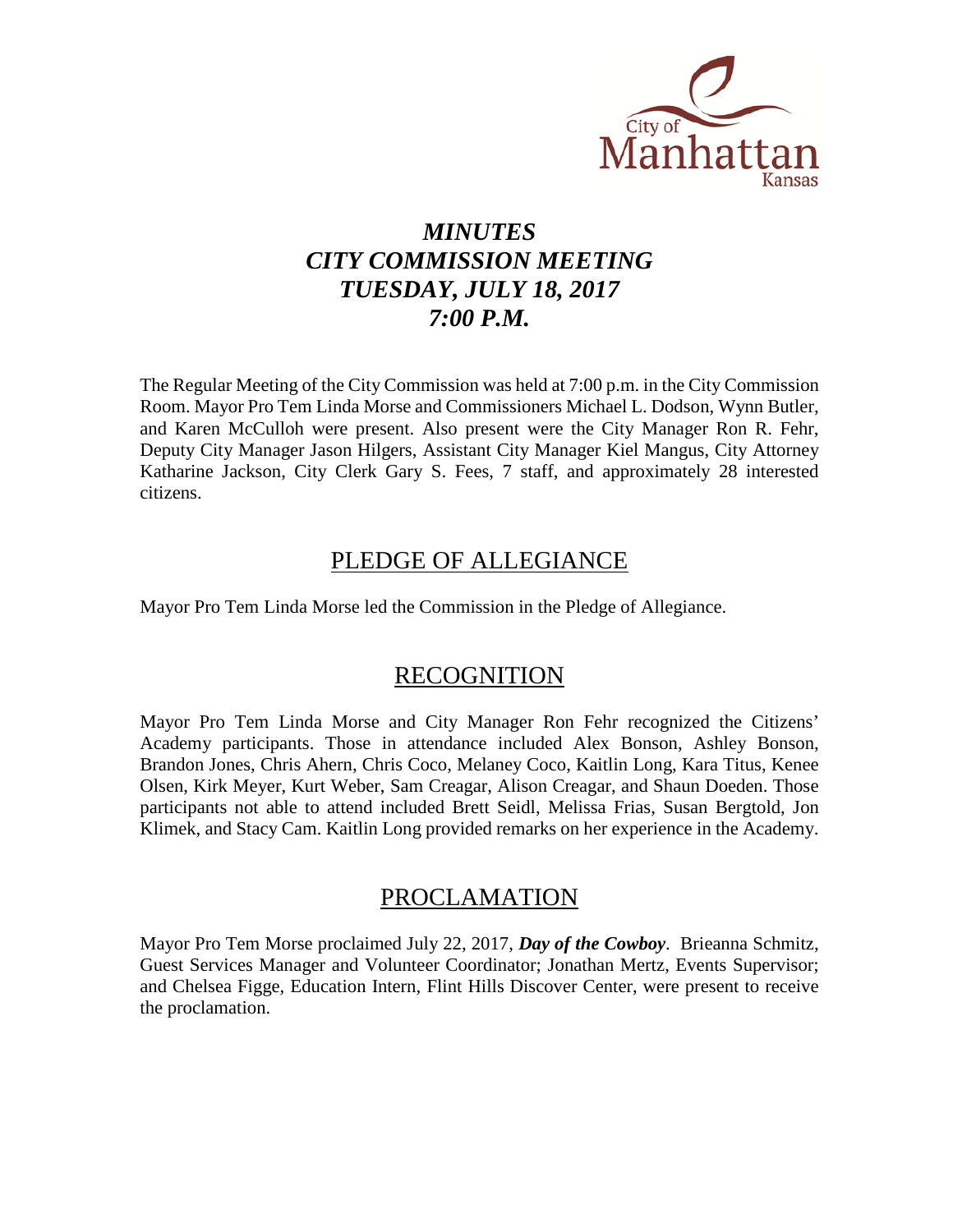**Minutes** City Commission Meeting July 18, 2017 Page 2

### COMMISSIONER COMMENTS

Commissioner McCulloh highlighted the National Day of the Cowboy event and activities at the Flint Hills Discovery Center on Saturday, July 22, 2017. She thanked Dan and Beth Bird for sponsoring this event. She also encouraged those interested in seeing the eclipse of the sun on August 21, 2017, and taking a bus trip to Highland for \$35, to contact the Flint Hills Discover Center for additional information.

Commission Butler provided information and clarification on the Quality of Life Sales Tax initiative that will be on the ballot in November 2017. He stated that this initiative is not a tax increase and encouraged all citizens to get the true facts.

Commissioner Dodson informed the community that on Friday, July 14, 2017, there was a ceremony at Fort Riley to welcome home troops that were deployed. He provided information on the ceremony and stated that some of the soldiers spent 66 hours traveling, with four airplane changes, before making it to Fort Riley. He encouraged the community to participate in the events associated with the celebration of the  $100<sup>th</sup>$  Anniversary of the 1<sup>st</sup> Infantry Division of the United States Army at Fort Riley during the third week in August.

Mayor Pro Tem Morse stated the Riley County Fair begins on Thursday, July 27, 2017, with the Riley County Fair Parade at 6:00 p.m. She highlighted the delinquent property tax list that was recently published in *The Manhattan Mercury* and future tax sale that would be conducted by Riley County. She provided information on the Joint Land Use Study (JLUS) public meetings to be held on July 19, 7:00 p.m., City Commission Room, City of Manhattan, and on July 20, at 7:00 p.m., CL Hoover Opera House, in Junction City. She encouraged the community to attend Arts in the Park this Friday, July 21, 2017, starting at 8:00 p.m., at the Larry Norvell Band Shell in City Park.

### CONSENT AGENDA

(\* denotes those items discussed)

### **CLAIMS REGISTER NO. 2856**

The Commission approved Claims Register No. 2856 authorizing and approving the payment of claims from July 4, 2017, to July 11, 2017, in the amount of \$3,240,922.94.

### **ORDINANCE NO. 7301 – AMEND – NO PARKING ANYTIME**

The Commission approved Ordinance No. 7301 amending Section 31-54 of the Code of Ordinances to include additional "No Parking Anytime" in the new subdivisions and along Wharton Manor Road, and amending Grandview Drive, between Sunset Avenue to Wickham Road.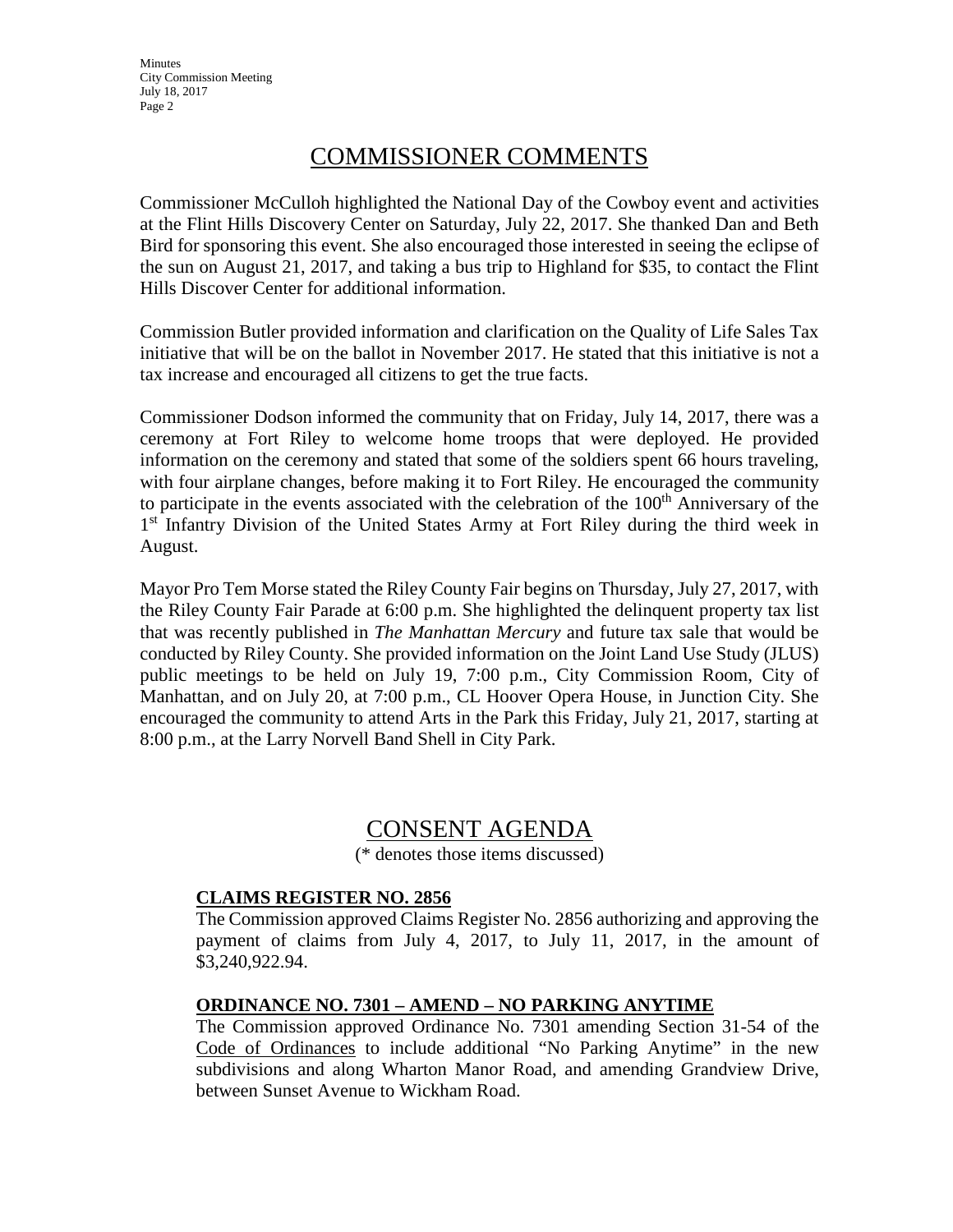## CONSENT AGENDA *(CONTINUED)*

#### **ORDINANCE NO. 7302 – AMEND – PARKING PERMIT DISTRICTS**

The Commission approved Ordinance No. 7302 amending Section 31-129 of the Code of Ordinances regarding "Parking Permit Districts" adding Harris Avenue, from Anderson Avenue to Hunting Avenue, to the Red Zone and amending Grandview Drive (moving from the north side to the south side) in the Yellow Zone.

#### **ORDINANCE NO. 7303 – AMEND SEAT BELT VIOLATIONS FINES – 2016 STANDARD TRAFFIC ORDINANCE FOR KANSAS CITIES**

The Commission approved Ordinance No. 7303 amending the provisions of the 2016 Standard Traffic Ordinance for Kansas Cities relating to increasing fines for seat belt violations.

#### **REQUEST FOR QUALIFICATIONS – PROFESSIONAL SERVICES – BOOSTER PUMP STATION CAPACITY UPGRADE STUDY (WA1708, CIP #WA154P)**

The Commission authorized City Administration to seek qualifications for professional services to develop a Booster Pump Station Capacity Upgrade Study (WA1708, CIP#WA154P).

### **\* NEGOTIATE CONTRACT – AGGIEVILLE INFRASTRUCTURE ANALYSIS (SP1703)**

Mayor Pro Tem Morse stated that she and Commissioner Butler served on the Selection Committee.

The Commission accepted the recommendation of the Selection Committee; and authorized City Administration to negotiate a contract with Olsson Associates, of Manhattan, Kansas, for professional services for the Aggieville Infrastructure Analysis (SP1703).

### **NEGOTIATE CONTRACT – CAMPUS PERIMETER TRAFFIC FLOW AND PEDESTRIAN CROSSWALK IMPROVEMENTS STUDY (CIP #CU038P)**

The Commission accepted the recommendation of the Selection Committee; and authorized City Administration to negotiate a contract for professional services with Olsson Associates, of Manhattan, Kansas, for the Campus Perimeter Traffic Flow and Pedestrian Crosswalk Improvements Study (CIP #CU038P).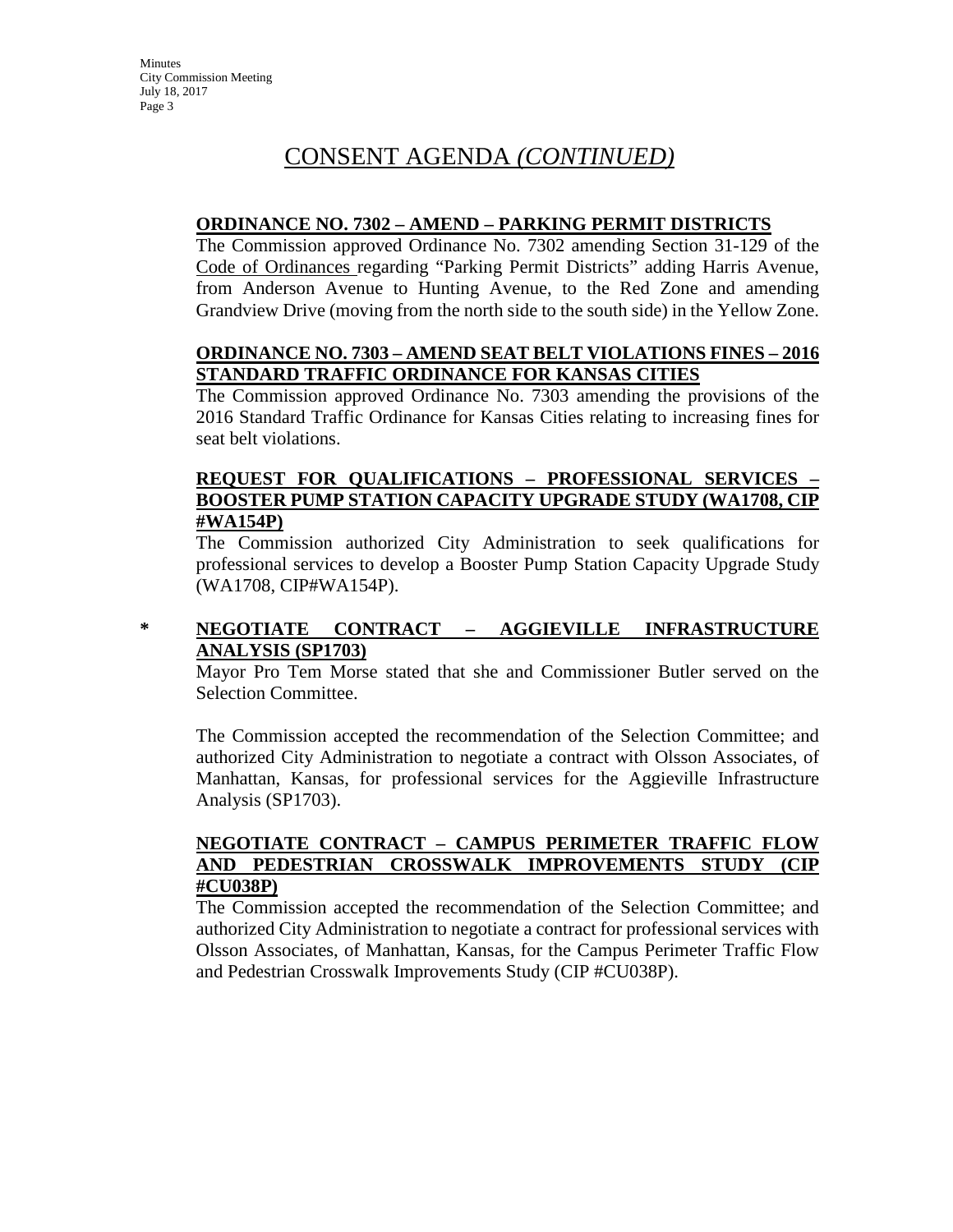### CONSENT AGENDA *(CONTINUED)*

### **AWARD CONTRACT – WATER TREATMENT PLANT CLARIFIER NO. 4 PAINTING (WA1707, CIP #WA124P)**

The Commission awarded a construction contract in the amount of \$232,300 to Thomas Industrial Coatings, of Pevely, Missouri, who submitted the lowest qualifying bid; and authorized the Mayor and City Clerk to execute the contract for the Water Treatment Plant Clarifier No. 4 Repainting project (WA1707, CIP #WA124P).

#### **BOARD APPOINTMENT – LIBRARY BOARD**

The Commission approved the appointment of Medhat Morcos, 1513 Williamsburg Drive, to fill the unexpired term of Sheila Hochhauser. Mr. Morcos' term begins immediately and will expire April 30, 2020

Mayor Pro Tem Morse opened the public comments.

Hearing no comments, Mayor Pro Tem Morse closed the public comments.

After discussion, Commissioner Dodson moved to approve the consent agenda. Commissioner McCulloh seconded the motion. On a roll call vote, motion carried 4-0.

## GENERAL AGENDA

#### **FIRST READING - AMEND - CITY-OWNED AND OPERATED CEMETERIES (CEMETERY FEES, RULES AND REGULATIONS, AND ESTABLISH COLUMBARIUM AREA)**

Eddie Eastes, Director of Parks and Recreation, introduced the item. He provided an overview of the proposed ordinance that would update the cemetery provisions in the Code of Ordinances as well as authorize the Cemetery Sexton to adopt administrative rules and regulations for the cemeteries. He also provided information on establishing a columbarium area at Sunrise Cemetery and stated the Cemetery Board and the Parks and Recreation Advisory Board approved the addition of the columbarium fees and recommended the Commission adopt the proposed ordinance.

Mike Mohler, Cemetery Sexton, presented additional information on the individual columbarium section and highlighted a map showing the columbarium area.

Eddie Eastes, Director of Parks and Recreation, provided information on the columbarium fee and stated that this will provide an opportunity for another style of burial to occur at Sunrise Cemetery. He then responded to questions from the Commission.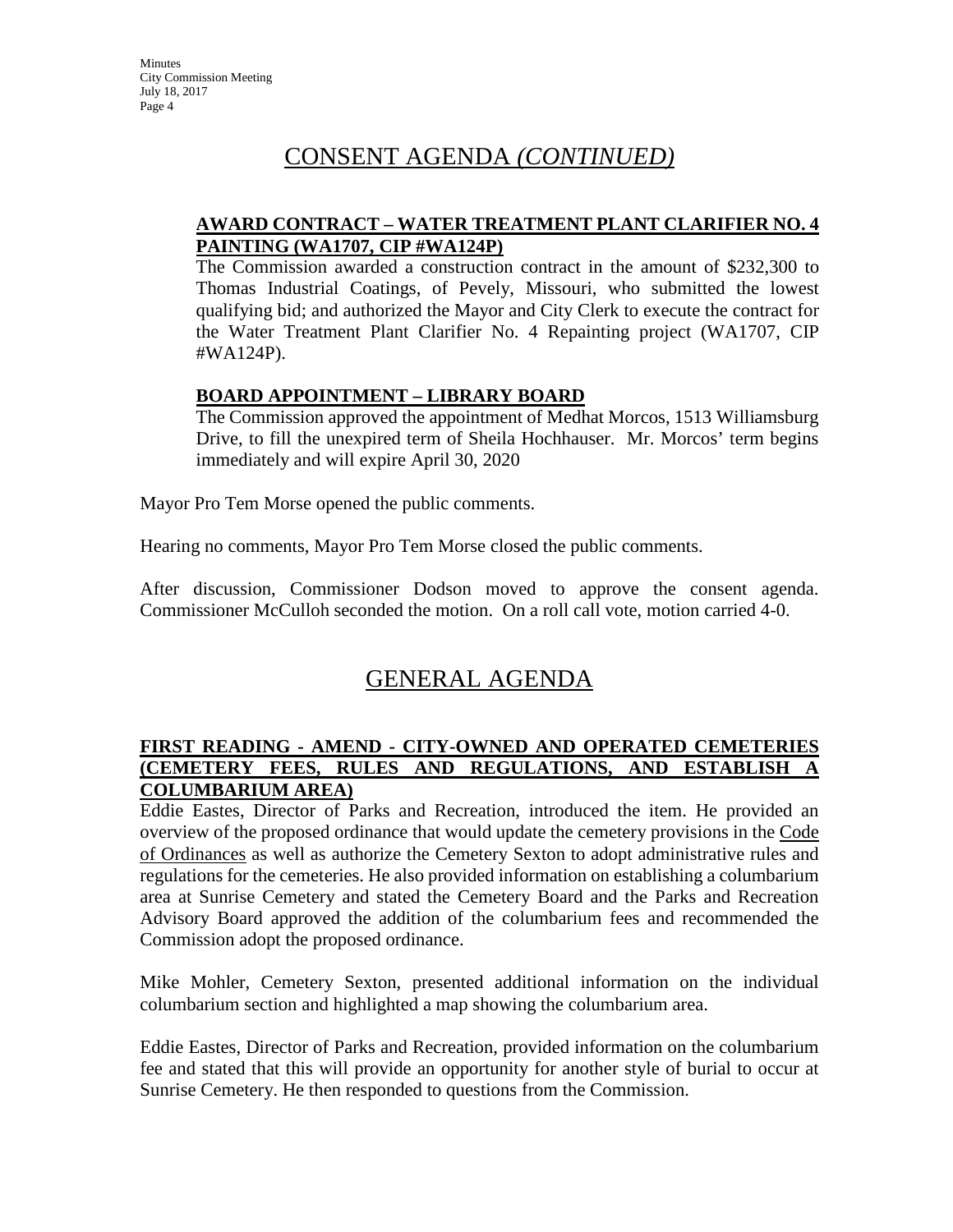## GENERAL AGENDA *(CONTINUED)*

### **FIRST READING - AMEND - CITY-OWNED AND OPERATED CEMETERIES (CEMETERY FEES, RULES AND REGULATIONS, AND ESTABLISH A COLUMBARIUM AREA)** *(CONTINUED)*

Mike Mohler, Cemetery Sexton, provided additional information on the columbarium design and restrictions. He stated that families would purchase individual columbariums that can accommodate up to four urns and that the City would be accommodating the space for these columbariums. He then responded to questions from the Commission regarding natural burials and prior discussions and recommendations of the Cemetery Board.

After further comments from the Commission, Eddie Eastes, Director of Parks and Recreation, and Mike Mohler, Cemetery Sexton, responded to questions regarding cemetery maintenance, administrative activities and regulations, and the estimated revenue to be received from the columbarium section and percent of revenue that will be deposited in the General Fund and in the Sunrise Cemetery Perpetual Care Fund.

Mayor Pro Tem Morse opened the public comments.

Hearing no comments, Mayor Pro Tem Morse closed the public comments.

After discussion and comments from the Commission, Commissioner Butler moved to approve first reading of an ordinance amending Chapter 9 of the Code of Ordinances relating to the City-owned and operated cemeteries, and addressing cemetery fees, rules and regulations. Commissioner McCulloh seconded the motion. On a roll call vote, motion carried 4-0.

### **COMMUNITY DEVELOPMENT BLOCK GRANT - 2017 PROGRAM YEAR ANNUAL ACTION PLAN, SUB-RECIPIENT GRANT AGREEMENTS AND GRANT AGREEMENT**

Eric Cattell, Director of Community Development, presented an overview of the item. He highlighted the Community Development Block Grant (CDBG) 2017 Annual Action Plan, presented the program objectives and goals, and provided information and a map showing Manhattan's Low to Moderate Income (LMI) population. He then responded to questions from the Commission regarding the block groups identified, the map area of Kansas State University, and the intended use of CDBG funds.

Jason Hilgers, Deputy City Manager, and Ron Fehr, City Manager, provided additional information on the Census tracts identified, highlighted LMI information, and stated the Commission has the opportunity and discretion to spend CDBG funds to support projects or programs within those eligible tracts.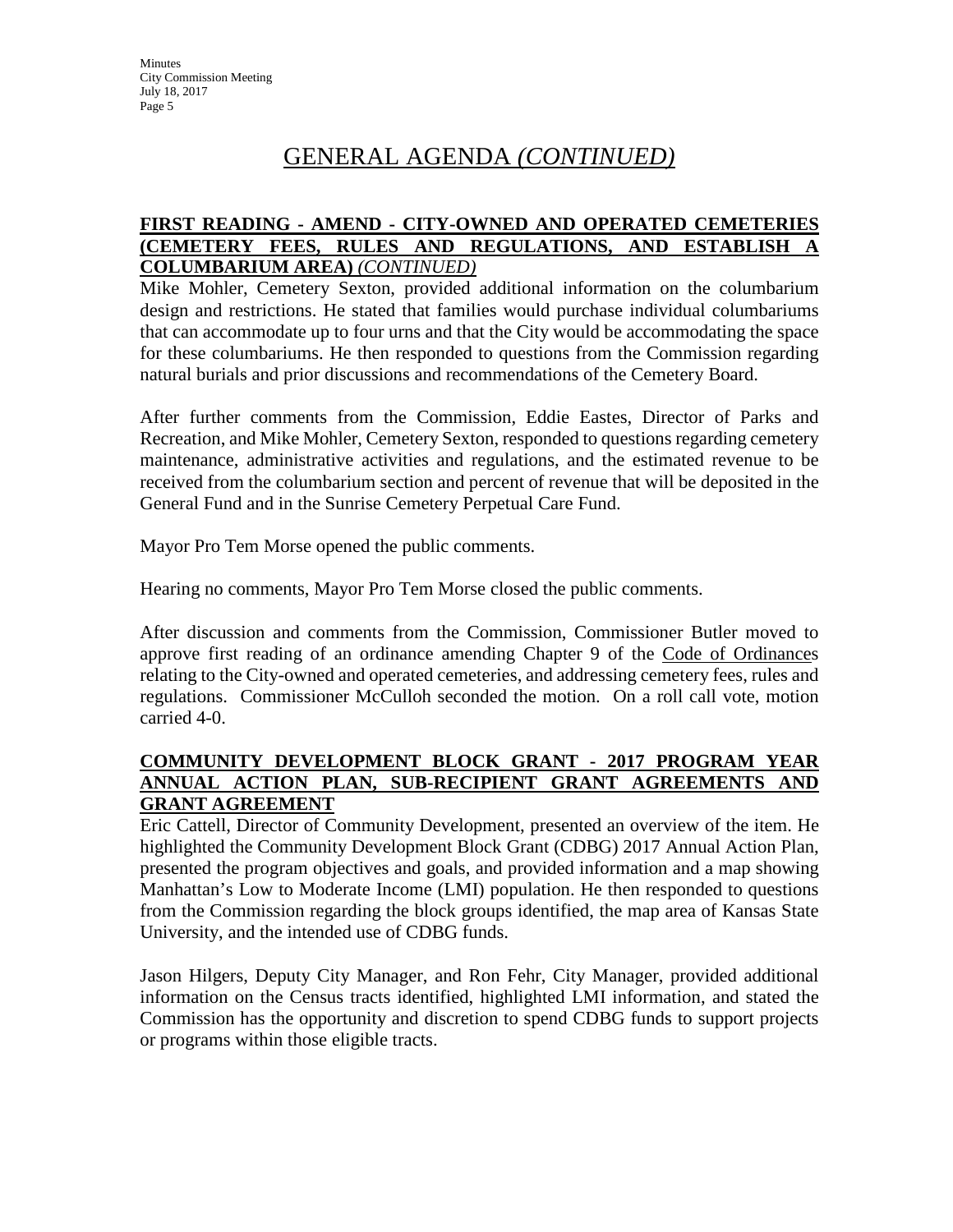### GENERAL AGENDA *(CONTINUED)*

### **COMMUNITY DEVELOPMENT BLOCK GRANT - 2017 PROGRAM YEAR ANNUAL ACTION PLAN, SUB-RECIPIENT GRANT AGREEMENTS AND GRANT AGREEMENT** *(CONTINUED)*

Eric Cattell, Director of Community Development, highlighted documents included in the Consolidated Plan including a needs assessment and market analysis, a five-year strategic plan, an Annual Action Plan, a Citizen Participation Plan, and consultation process. He presented the top needs identified in the categories of administration, housing rehabilitation, public services, public facilities, and public infrastructure. He then responded to questions from the Commission and provided additional information on the administrative costs and public service funding.

Ron Fehr, City Manager, responded to questions from the Commission regarding agency funding and coordination with the Social Services Advisory Board. He highlighted the public services funding and amounts provided for Consumer Credit Counseling (Housing and Credit Counseling, Inc.), Homeless Prevention Program (Manhattan Emergency Shelter, Inc.), General Legal Services for LMI (Kansas Legal Services), Case Manager/Benefits Specialist (Pawnee Mental Health) and Children's Advocacy Center (Sunflower CASA Project, Inc. - Stepping Stones Child Advocacy Center).

Eric Cattell, Director of Community Development, provided additional information on public services funding and public infrastructure projects that have been completed.

Mayor Pro Tem Morse opened the public comments.

Hearing no comments, Mayor Pro Tem Morse closed the public comments.

After further comments from the Commission, Christina L'Ecuyer, Grant Administrator, provided additional information on the item and highlighted applications received in the past from agencies seeking funding. She informed the Commission that CDBG funds should not be considered as a regular source of funding for public service agencies.

After additional comments from the Commission, Commissioner McCulloh moved to authorize submission of the Community Development Block Grant 2017 Program Year Annual Action Plan and supporting documents; authorize the Mayor and City Clerk to execute the Sub-Recipient Agreements with Housing and Credit Counseling, Inc., Manhattan Emergency Shelter, Inc.; Kansas Legal Services, Inc.; Pawnee Mental Health, Inc.; and Sunflower CASA Project Inc. - Stepping Stones Child Advocacy Center; and, authorize the Mayor and City Clerk to execute the CDBG 2017 Program Year Grant Contract, upon receipt from HUD. Commissioner Dodson seconded the motion. On a roll call vote, motion carried 4-0.